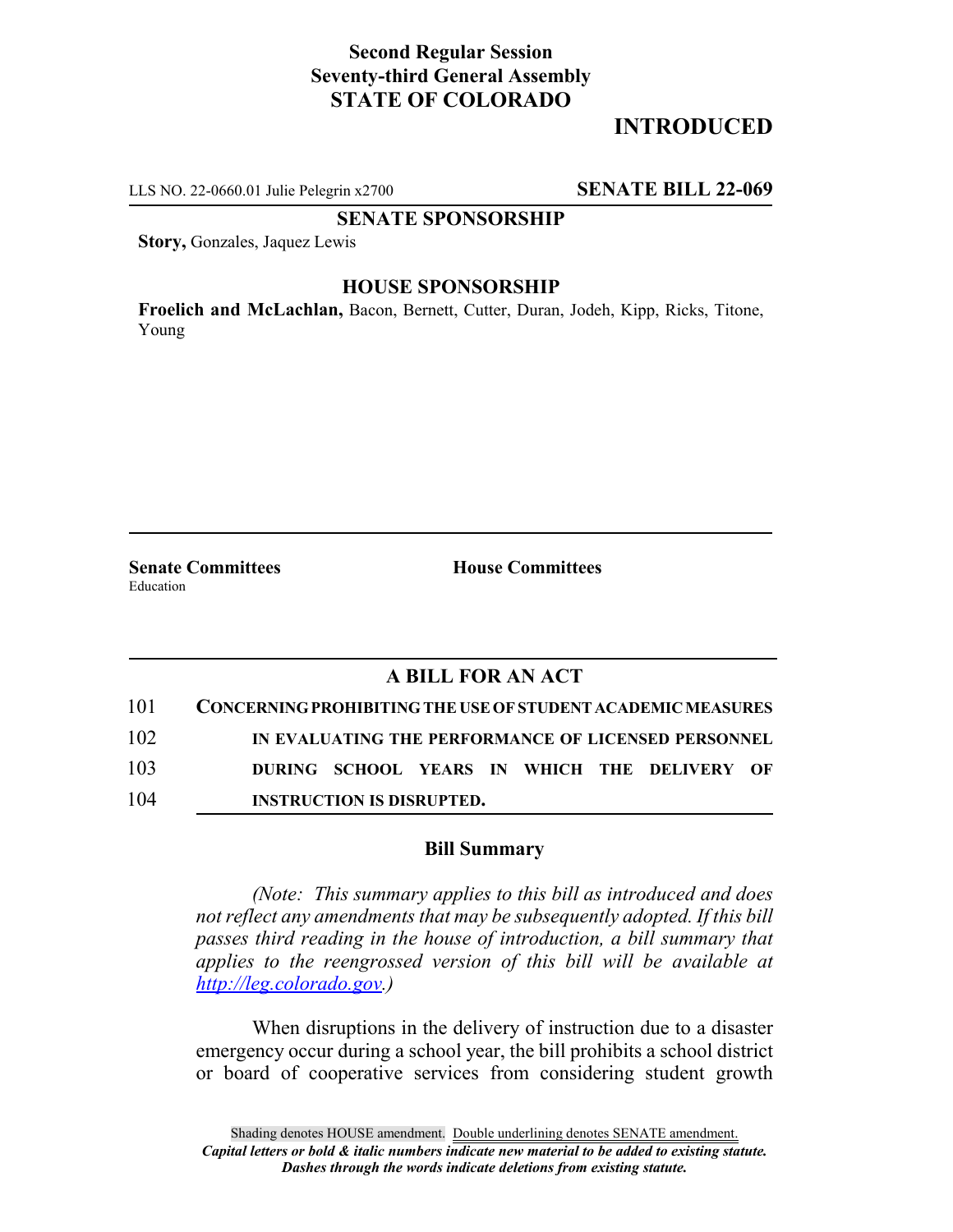measures or other student performance measures in evaluating the performance of licensed educators until the disruptions have ceased for 2 consecutive school years and a baseline for student growth and performance can be reestablished. The bill makes an exception to allow the school district or board of cooperative services to use the measures in a school year in which there are disruptions in the delivery of instruction due to a disaster emergency, after consulting with the school district's or board's advisory personnel performance evaluation council.

*Be it enacted by the General Assembly of the State of Colorado:*

- **SECTION 1. Legislative declaration.** (1) The general assembly
- finds that:
- (a) The significant and repeated disruptions in the delivery of instruction caused by the COVID-19 pandemic have caused and continue to cause a high level of student learning loss;
- (b) Educators have risen to the challenge of overcoming the effects of these disruptions, working harder and longer and with more creativity than was ever before required of them; and
- (c) Despite the extraordinary efforts of educators, student performance on assessments has likely declined because of the continued disruptions, but these declines are not related to the effectiveness of educators' performance and should not negatively impact the evaluation of their performance.
- (2) The general assembly therefore finds that, to preserve confidence in the integrity of the licensed personnel performance evaluation system, it is necessary to prohibit the use of student academic growth measures and other student performance measures as factors in evaluating licensed personnel performance until the disruptions in the delivery of instruction have ceased for a sufficient number of school years in order to reestablish a valid baseline for student academic growth and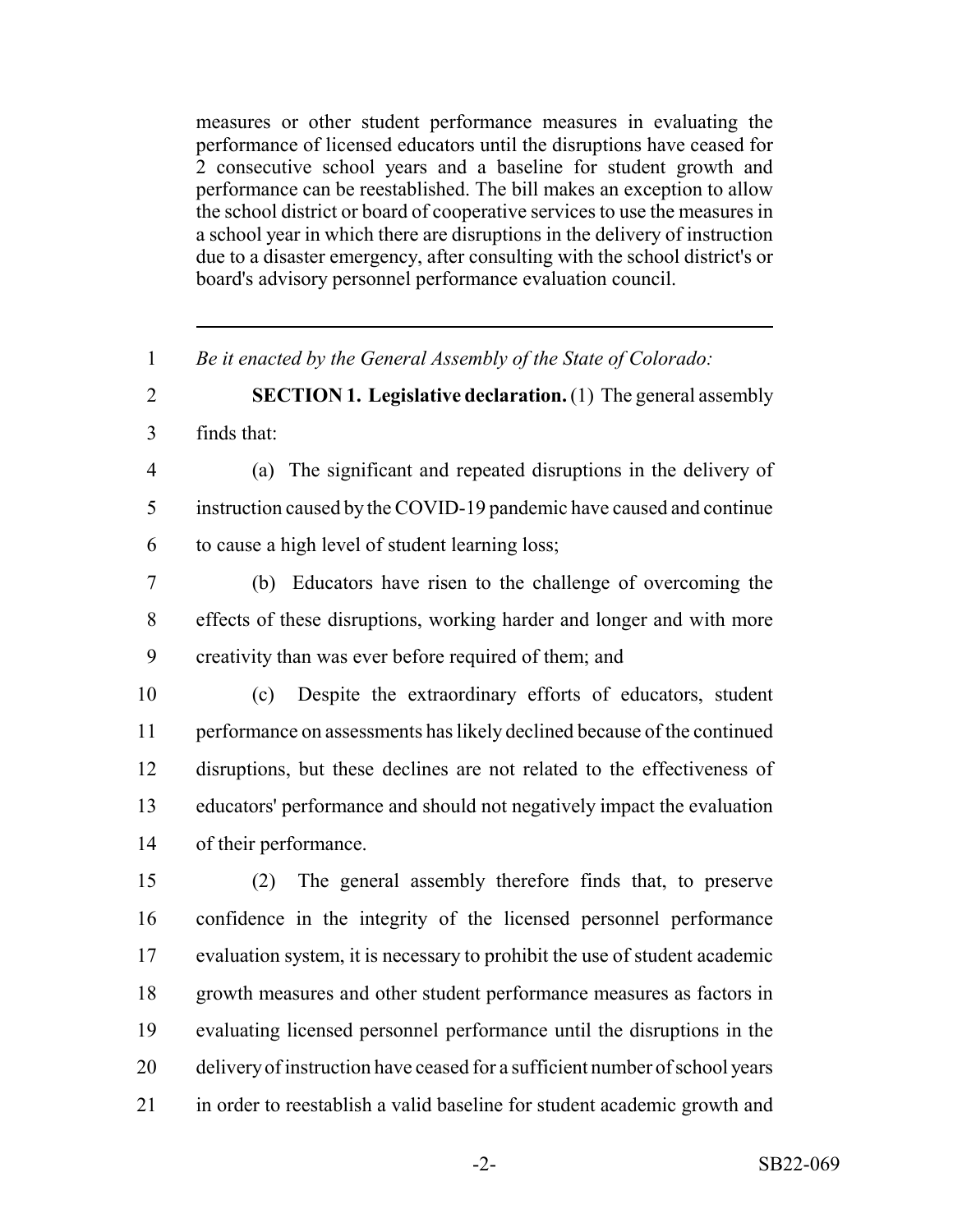performance and begin measuring student academic growth and performance against that baseline.

 **SECTION 2.** In Colorado Revised Statutes, 22-9-106, **add** (10) as follows:

 **22-9-106. Local boards of education - duties - performance evaluation system - compliance - rules - definitions - repeal.** (10) (a) NOTWITHSTANDING ANY PROVISION OF THIS ARTICLE 9 OR ANY PROVISION OF THE STATE BOARD'S RULES THAT IMPLEMENT THIS ARTICLE 9 TO THE CONTRARY, BEGINNING WITH THE 2022-23 SCHOOL YEAR, A SCHOOL DISTRICT OR BOARD OF COOPERATIVE SERVICES SHALL NOT CONSIDER STUDENT ACADEMIC GROWTH MEASURES OR OTHER STUDENT PERFORMANCE MEASURES IN EVALUATING THE PERFORMANCE OF LICENSED PERSONNEL IN A SCHOOL YEAR IN WHICH THERE IS A DISRUPTION IN THE DELIVERY OF INSTRUCTION DUE TO A DISASTER EMERGENCY, WHICH MAY INCLUDE A PUBLIC HEALTH EMERGENCY. THE SCHOOL DISTRICT OR BOARD OF COOPERATIVE SERVICES SHALL NOT RESUME USING STUDENT ACADEMIC GROWTH MEASURES OR OTHER STUDENT PERFORMANCE MEASURES IN EVALUATING THE PERFORMANCE OF LICENSED PERSONNEL UNTIL AFTER THE SCHOOL DISTRICT OR BOARD OF COOPERATIVE SERVICES EXPERIENCES TWO FULL, CONSECUTIVE SCHOOL YEARS WITHOUT 21 DISRUPTION IN THE DELIVERY OF INSTRUCTION. THE SCHOOL DISTRICT OR BOARD OF COOPERATIVE SERVICES MAY USE STUDENT ASSESSMENT RESULTS OR OTHER STUDENT ACADEMIC GROWTH OR PERFORMANCE MEASURES OBTAINED DURING THE SECOND CONSECUTIVE SCHOOL YEAR THAT IS COMPLETED WITHOUT DISRUPTION IN THE DELIVERY OF INSTRUCTION ONLY TO ESTABLISH A BASELINE FOR STUDENT ACADEMIC GROWTH OR PERFORMANCE. THE SCHOOL DISTRICT OR BOARD OF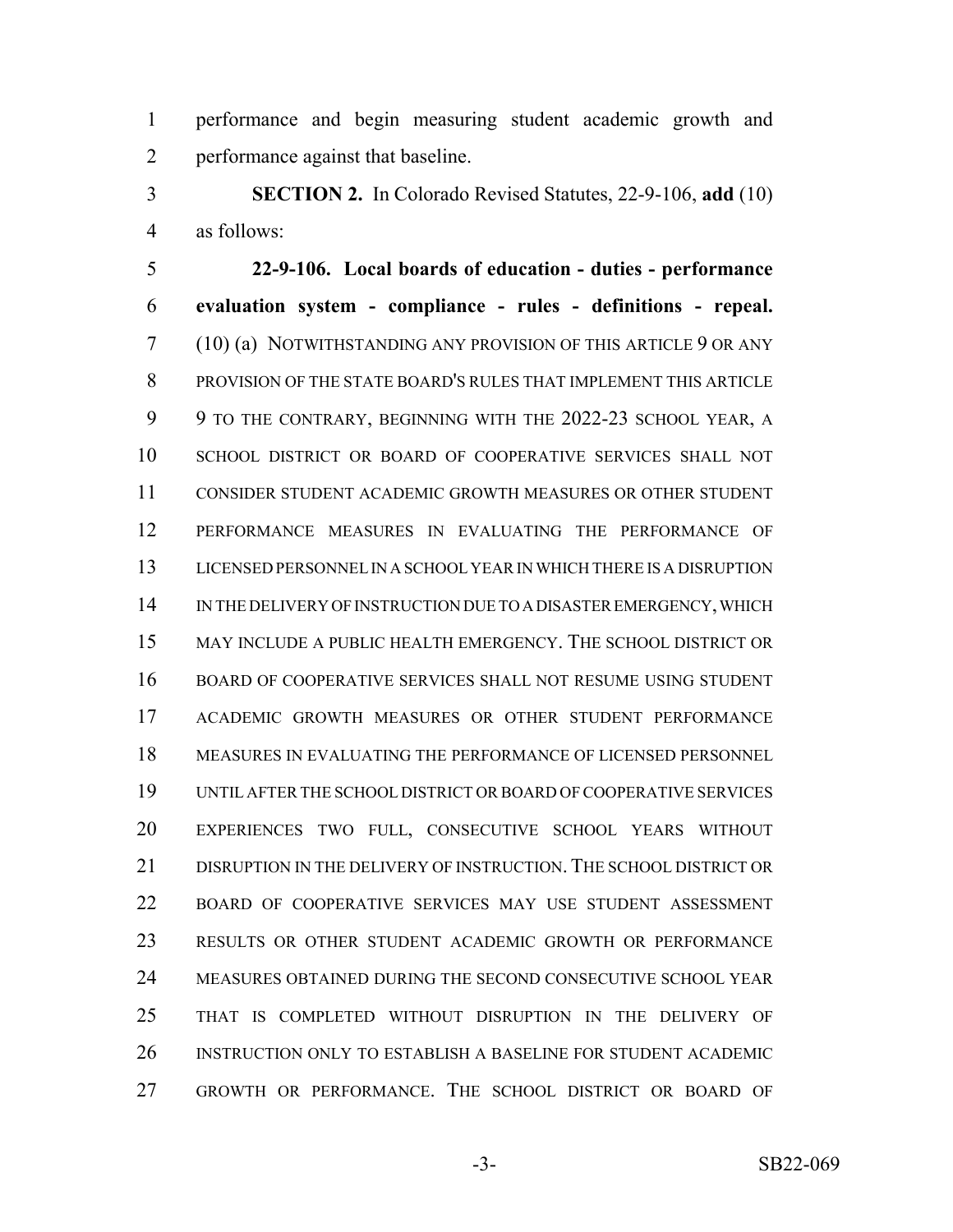COOPERATIVE SERVICES SHALL NOT BEGIN USING STUDENT ASSESSMENT RESULTS OR OTHER STUDENT ACADEMIC GROWTH OR PERFORMANCE MEASURES IN EVALUATING LICENSED PERSONNEL UNTIL THE THIRD CONSECUTIVE SCHOOL YEAR THAT IS COMPLETED WITHOUT DISRUPTION IN THE DELIVERY OF INSTRUCTION.

 (b) NOTWITHSTANDING SUBSECTION (10)(a) OF THIS SECTION, A SCHOOL DISTRICT OR BOARD OF COOPERATIVE SERVICES, AFTER CONSULTING WITH THE ADVISORY PERSONNEL PERFORMANCE EVALUATION COUNCIL FOR THE SCHOOL DISTRICT OR BOARD OF COOPERATIVE SERVICES, MAY CHOOSE TO USE STUDENT ASSESSMENT RESULTS OR OTHER STUDENT ACADEMIC GROWTH OR PERFORMANCE MEASURES IN EVALUATING THE PERFORMANCE OF LICENSED PERSONNEL IN A SCHOOL YEAR IN WHICH THERE IS A DISRUPTION IN THE DELIVERY OF INSTRUCTION DUE TO A DISASTER EMERGENCY.

 (c) AS USED IN THIS SUBSECTION (10), UNLESS THE CONTEXT OTHERWISE REQUIRES:

 (I) "DISASTER EMERGENCY" MEANS A DISASTER EMERGENCY THAT 18 THE GOVERNOR DECLARES PURSUANT TO SECTION 24-33.5-704.

 (II) "DISRUPTION IN THE DELIVERY OF INSTRUCTION" INCLUDES AN UNSCHEDULED INTERRUPTION OF ANY LENGTH TO THE FULL-TIME IN-PERSON DELIVERY OF INSTRUCTION FOR STUDENTS ENROLLED IN 22 IN-PERSON EDUCATIONAL PROGRAMS, THE REQUIREMENT TO WEAR MASKS IN CLASSROOMS, OR THE REQUIREMENT TO SOCIALLY DISTANCE IN CLASSROOMS, ANY OF WHICH OCCUR AS A RESULT OF A DISASTER EMERGENCY.

(III) "PUBLIC HEALTH EMERGENCY" MEANS:

(A) AN ACT OF BIOTERRORISM, A PANDEMIC INFLUENZA, OR AN